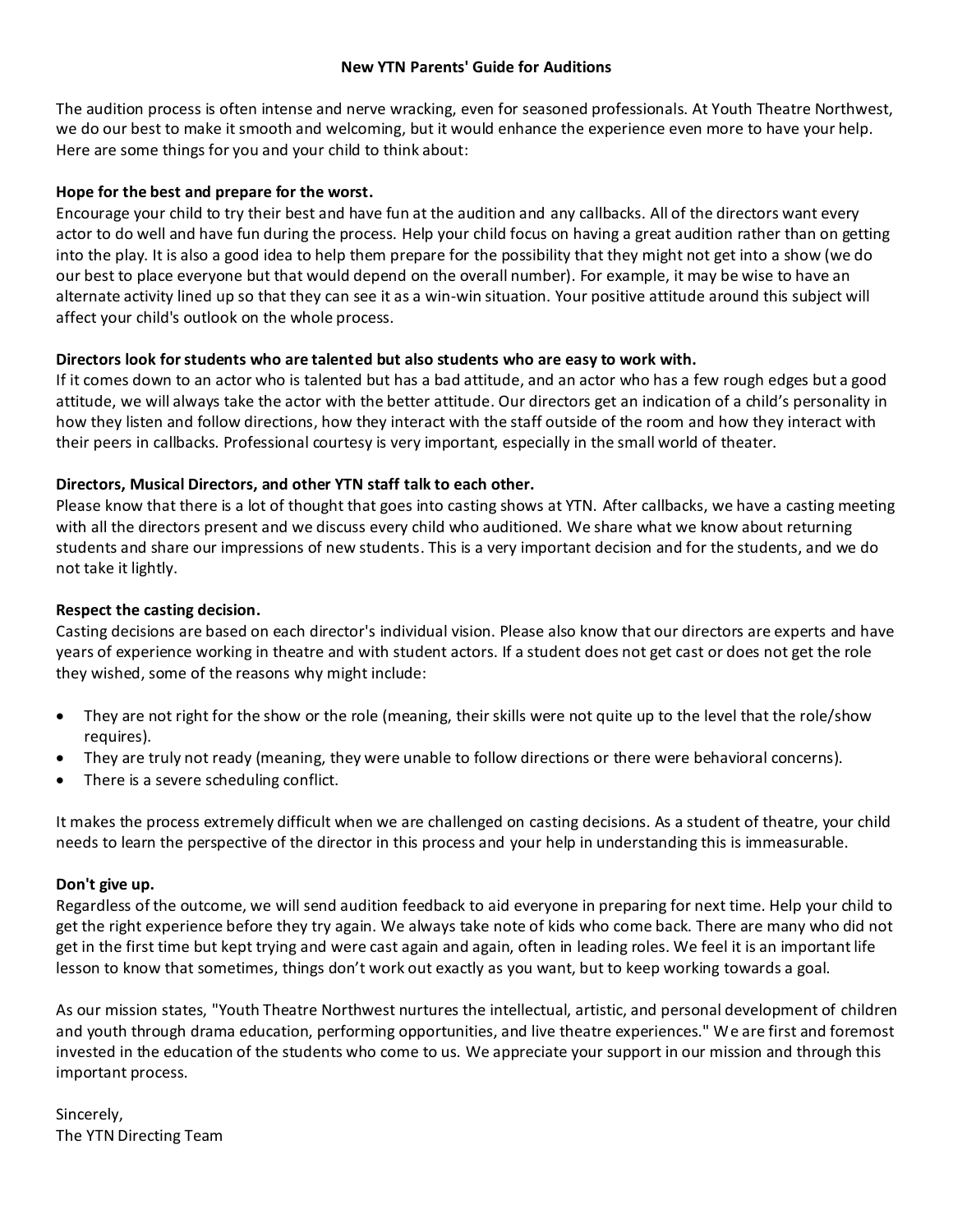### **FAQ's - These questions and answers have been compiled by parents for new parents like you**

#### **How does YTN manage auditions for its plays? How can I plan my child's schedule?**

YTN appreciates that parents and children lead busy lives and need to know how to plan a child's summer or academic year. So, quite unique to YTN, auditions for all plays during the academic year are in September, and auditions for all plays during the summer are held in March. Casting decisions are made soon after and thus give parents (and students) solid planning dates and peace of mind in planning for summer or the academic year. Does your child play soccer and can't commit to a play in the fall? No problem, just check one of the plays in the spring on the audition application. That way, the directors will not consider your child for a fall production.

# **What is the inside scoop -- is there a way to boost my child's chances to get into a play? Are there factors determining whether my child has a better (or lesser chance)?**

YTN administrators and staff assure parents that there is no favoritism, no special fast track, no behind-the-scenes deals to get one child cast over another. YTN also listened to parents and instituted a new policy a couple years back which limits each child to no more than 2 plays during the school season and 2 plays during the summer stock. This way, more parts are available to more kids.

# **OK, my child filled out the audition paperwork and now I realize my child cannot live up to these promises. When, if at all, can my child back out?**

If after the first audition, you decide that a particular play for which they received a callback was not going to work for sure, please contact Cory Southwell [\(cory@youththeatre.org\)](mailto:cory@youththeatre.org) to withdraw their name from consideration, **before the** *call back*. YTN staff will know not to expect them at the call back, and casting decisions for other actors still will not be affected and there will be no casting holes. Remember, a child who pulls abruptly out of a production after casting decisions have been made, or worse, after rehearsals have started will negatively impact his chances of being cast in future productions. *If a student pulls out after rehearsals start, parents are responsible for full payment of all tuition due except for special circumstances.*

# **My child has soccer/choir/gymnastics/horseback riding/volleyball/band practice/an after-school job/etc. and can't be at all the rehearsals/classes/performances. Can they still audition?**

YTN understands and respects that your child has commitments outside of theatre. On the audition form, you'll see a place where you list *all* your child's prior commitments and conflicts. This information may affect the director's decision to cast the child but it also will give the director a chance to see if they can be worked around. YTN makes it very clear that you need to be upfront with disclosing these conflicts as they are the only ones they will work around. Genuine emergencies, of course, will be considered. Also, your child will not be considered for a role in a show if they will have to miss performances for that show.

# **What will happen after the audition?**

At the audition, your child will receive an information sheet with their audition number on it. A few days after the auditions (the date will be specified on the info sheet), the callbacks -- listing numbers not names for privacy -- will be posted on the YTN website listed by audition number. Casting will be posted in the same way after the callbacks.

#### **What are callbacks? What happens at them?**

After the initial audition, directors will select certain students they wish to see again to consider for their play. Your child does not need to prepare anything for callbacks unless requested by the director. At the callbacks, depending on the play, the director may have your child read from 'sides' (parts of the script), learn some music or choreography, or play drama games and do character exercises.

#### **Is there tuition for YTN plays?**

Yes. The fees for plays vary from \$385 - \$1,372 depending on the length of rehearsal/class time involved and whether or not the play is a musical. For specific tuition information, please

[Stephanie@youththeatre.org.](mailto:Stephanie@youththeatre.org) Tuition is due upfront and is not refundable; this is a reflection of YTN's dependence on your child to perform their part in the production, and your commitment to follow through.